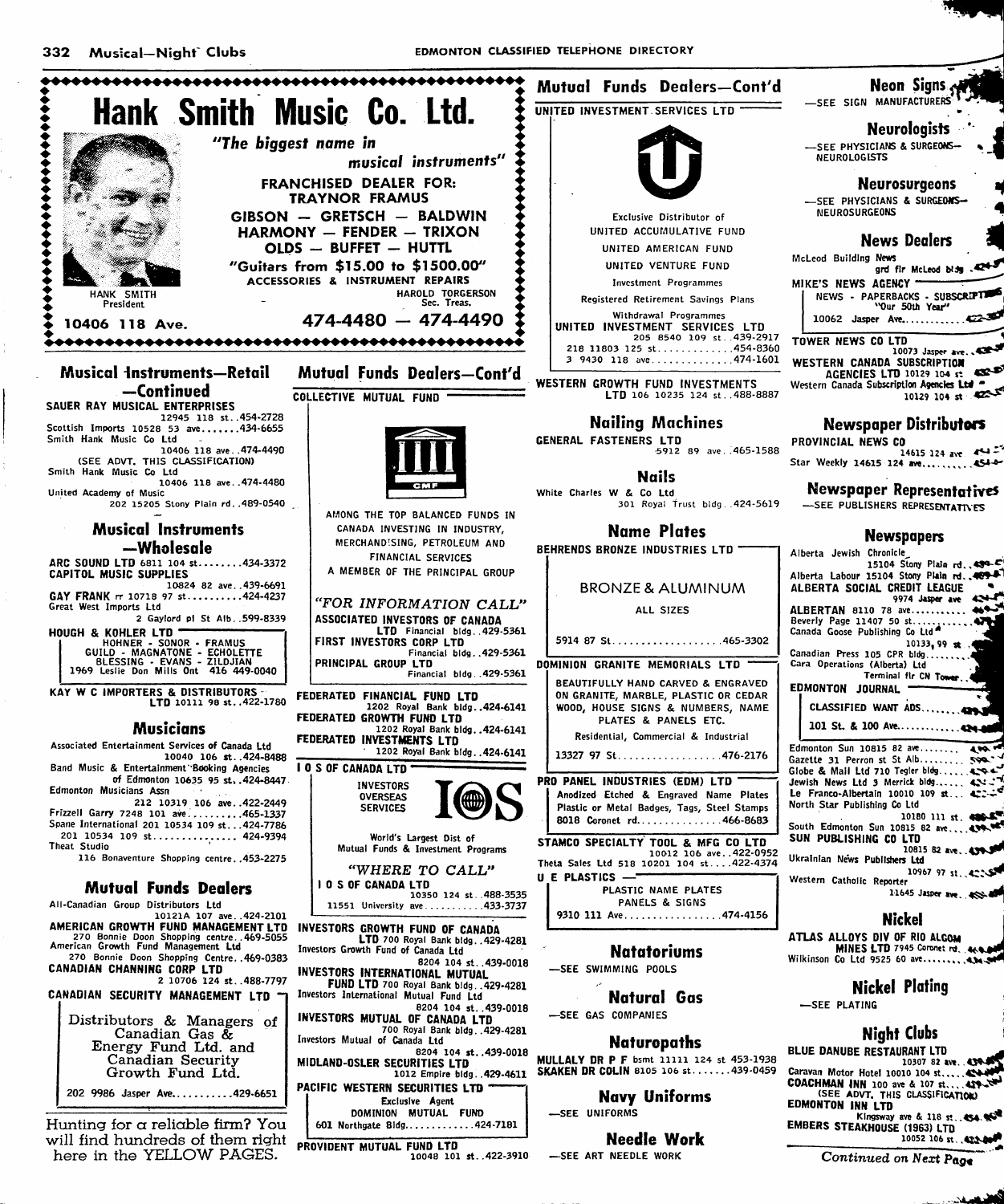**Nitrogen Gas** 

| <b>Hight Clubs-Continued</b><br>SEPPI'S PIZZA CELLAR -                    |  |
|---------------------------------------------------------------------------|--|
| LIVE ENTERTAINMENT EVERY                                                  |  |
| THURS., FRL, SAT., SUN.<br>$\frac{1}{2}$ 8223 109 St. .433-8161, 439-1967 |  |

**My A** 

a ha Restaurants Ltd SEE ADVT. THIS CLASSIFICATION<br>
SEE ADVT. THIS CLASSIFICATION<br>
SEE ADVT. THIS CLASSIFICATION<br>
THE THE REAL DIRECT AS A Kingsway are 479-4266<br>
THE REAL DIRECT AS DANCE THE REAL PROPERTY

EFFAIR HOTEL 108 st & Jasper ave 424-7265 **ELITEAIR HOTEL 108 ST & Japin Telephone RESTAURANT** 

cor Groat rd & 114 ave 455-1868 Motor Inn 156 st & Stony Plain rd 484-3331

SEE ADVT. THIS CLASSIFICATION) **EXA'S FOOD SERVICES LTD**<br>**EXA'S FOOD SERVICES LTD**<br>**bsmt 11145 87 ave 439-2627** 439-6494





saxony motor inn

158 street & stony plain road

## HENNING'S LANDSCAPING CANADIAN LIQUID AIR LTD EXAMPLE PRODUCED AIR LTD<br>
S615 Stadium rd. 424-0576<br>
CONSUMERS' WELDING SUPPLIES LTD 9810 62 ave. .439-7341 SPRAY & EQUIPMENT Noise-Control -SEE ACOUSTICAL SECTION **Non-Ferrous Alloys** -SEE ALLOYS--NON-FERROUS METALS MILNER NURSERIES Notions-Wholesale Central Dry Goods Promislow Ltd 10187 104 st. 429-6647 NICK'S LANDSCAPING LTD Dower Bros Ltd 10203 103 st........422-2155 Edmonton Brokers & Distributors Ltd MATHEW & CO LTD 2 10221 104 st. 424-6175<br>Sun Specialty Co 10147 112 st........482-3421<br>WESTERN VARIETIES & DRY GOODS LTD... THE & ULTIM POST AND SERVED BY COODS LTD PIRE & ULTIM CONFLETE LANDSCRIPTION CONFLICTED AND COMPLETE LANDSCRIPTION RESIDENTIAL & COMMERCIAL **Novelties** Acme Novelty (Anc) 10147 112 st...... : 482-3421 SEED CENTRE LTD Arka Ukrainian Book Handicraft & Gift Shop<br>Arka Ukrainian Book Handicraft & Gift Shop Examples Novelty & Gifts 10250 82 st...469-6267 F D Sales & Imports Ltd  $209$  10165 104 st. 424-9695 FUN LAND ARCADE 9828 Jasper ave. 422-2967<br>Global Span Products Ltd 10435 124 st 482-1408 McLeod Building News grd fir McLeod bidg. . 424-2739 Norm's Smallwares 9758 90 ave........433-6884 Peters Novelties 11940 Fort rd.......479-0008 Steve's Landscape Service **Novelties-Advertising** Zaychuk Nursery Farm Ltd -SEE ADVERTISING SPECIALTIES **Nurseries** Apache Seeds Ltd 10136 149 st.........489-4245 Awram's Kay Day Nursery 10115 70 st. 466-8914 **BROOKDALE - KINGSWAY LTD -**Newest Garden Centre & Wholesale Warehouse<br>On No. 2 Highway (Opposite International Airport) COMPLETE LINE OF NURSERY STOCK Bloedows Hilde Day Nursery TREES - SHRUBS - EVERGREENS<br>FRUITS - HEDGING - ROSES<br>Canada's "National" Nursery Head Office & Nursery - Bowmanville, Ontario<br>Nurseries at: Chilliwack British Columbia<br>Open April 1st to November 1st<br>Leduc Direct Line (No Charge) Dial 429-5085 City Limits Nursery Clover Bar....... 699-8535 **CLOVER BAR NURSERIES & GREENHOUSES** 31/2 MILES EAST OF BREMNER ON HWY 16 EAST

R.R. 1 Bremner................699-3019 DEVON NURSERIES LTD<br>SEE OUR DISPLAY AD<br>LANDSCAPE GARDENERS 1408 Royal Bank Bldg....... 424-9696 DROPMORE NURSERY LTD TREES - SHRUBS - PERENNIALS Free Catalogue on Request RR2 Fort Saskatchewan ....... 543-2726 Edmonton Garden Spots 7321 104 st....439-3439 Edmonton Nurseries Ltd 9723 76 st... 466-6581 **GREENER CANADA (TREE FARM) LTD** Landscaping & Nursery Men 8 miles South of 82 Ave. on 75 St.<br>Then  $\frac{1}{2}$  mile East; or South on<br>Calgary Trail to<br>Hiemtal Corner Then  $\frac{3}{2}$  Miles East

# RR 1 S Edmonton...................399-8127

**Nurseries-Continued** 

NURSERY STOCK - BEDDING PLANTS SEED FERTILIZER

10160 158 St.......489-4551, 489-2797

Imperial Gardens Nursery RR8 Edmonton. 799-5176 LACOMBE NURSERIES LTD mn fir 11211 61 st. 477-5510

Trees & Shrubs - Creative Designing Mailing Address 10103 83 St.

Ardrossan ......................699-3547

K's LANUSLAPING LIU<br>Edmonton's Largest Supply of Locally<br>Grown Potted Nursery Stock<br>Cor Stony Plain Rd & 151 St (Loblaw's Lot)<br>RR 5 Edm........................484-3933

PIKE & CO LTD 10039 101A ave....422-2766

Your Local Edmonton Nursery Nursery at 127 St. & 143 Ave...599-7917

9339 118 Ave................479-2344

12343 131 st. 455-2348

Welldon Nursery 7028 105A st.......434-6120 RR6 N Edmonton. . 799-5929

#### Nurseries—Day

**BABY TENDERS DAY NURSERY** (LICENSED) MANAGERESS - RHETA LAWRENCE 10224 123 St................488-8885 Belter M 10955 82 st..............429-2294 10350 148 st. 454-3674 BO-PEEP DAY NURSERY 12446 97 st 474-1928<br>BONNIE DOON DAY NURSERY LTD 8952 80 ave. 466-9283 CENTENNIAL DAY NURSERY ENNIAL De Care From 7 a.m. - 6 p.m.<br>Government Licensed<br>Manageress - M. Belter<br>Annageress - M. Belter 10955 82 St. . . . . . . . . . . . . . . . 429-2294 Community Day Nursery 9641 102A ave 429-1943 DELTON DAY NURSERY 7 a.m. to 6 p.m. Mon. thru Fri. INFANTS TO PRE-SCHOOL 12124 90 St.................479-7679 Dick & Jane Day Care Centre 11214 109 ave. 424-4511 Downtown Day Care Centre bsmt 10031 109 st. . 424-1793 SIMIT 10031 109 st..424-1793<br> **HOME LTD** 10704 70 ave..434-4237<br>
Home LTD 10704 70 ave......469-2662<br>
Humpty Day Nursery<br>
200 4241

11125 76 ave 439-4341 Joyland Day Nursery 9034 132 ave....476-6666 PRIMROSE PLACE DAY CARE CENTRE"

STREET PLANT UNIT UNIT CENTIFIES 3<br>
7 a.m. - 6 p.m. Mon. thru Fri., Fees Based<br>
on Income, Limited Transportation in South-<br>
8455 101 Ave..................469-0663

Let your fingers do the walking. . . . Shop the YELLOW PAGES way.

# Nurseries-Day-Cont'd

SAMSON'S DAY NURSERY MSUN'S DAT NUNSERT<br>COVERING GOLD BAR, CAPILANO<br>FULTON & OTTEWELL AREAS<br>Licensed for 2 Yrs. & Up<br>Bsmt 6110 Fulton Rd..........469-4545

Westwood Kindergarten & Nursery 10212 121 ave..477-1606

## **Nurses' Registries**

Alberta Assn of Registered Nurses 10256 112 et 482-1541 ALBERTA MALE NURSING SERVICE District modern of the Christman and Bath-Help for Older Gentleman and MALE Nursing Care in Your Home<br>MALE Nursing Care in Your Home<br>13860 110A Ave..................455-8755

Nurses' Private Duty Registry 8314 88 ave..469-0986 Special Nurses Bureau 10010 102 ave...422-4490 Victorian Order of Nurses<br>103 11745 Jasoer ave. 488-3363

## **Nurses' Uniforms**

-SEE UNIFORMS

### **Nursing Homes**

Blunt's Nursing Homes (1965) Ltd 9510 80 st. 469-1307<br>CENTRAL PARK LODGE 5905 112 st. 434-1451 **GOOD SAMARITAN NURSING HOME** 10530 56 ave. 434-6466 HARDISTY NURSING HOME LTD 1966 6420 101 ave...466-9267<br>6420 101 ave...466-9267<br>Hardisty Nursing Home Ltd 1966 6420 101 ave. 466-8095<br>Holyrood Nursing Home (1965) Ltd 9510 80 st. 469-1307 JASPER PLACE CENTRAL PARK LODGE Fel. 1952 "A Home Away From Home" Provided in Ultra-Modern Facilities with Professional

Supervision & Capable Nursing Staff BUS STOP AT CORNER Prop. W. K. McInnes

8903 168 St................489-4931

Jubilee Lodge Nursing Home Ltd 10333 76 st. 469-4456 Shamrock Lodge 10534 125 st....... 488-5709 

Sherbrooke Nursing Home (Lodge) 13210 114 st. 454-8616 VENTA NURSING HOME LTD 13525 102 st. 476-6633 Venta Nursing Home Ltd 13525 102 st...476-6727

YOUVILLE HOME St Vital ave St Alb. . . 599-7791

# Nuts-Edible

- Nut House (Alberta) 67 Ltd Nut House (Alberta) 67 Ltd<br>Nut House (Alberta) 67 Ltd
- 27 Northgate Shopping centre 476-4343<br>Nut House (Alberta) 67 Ltd
- 24 Meadowlark pk Shopping centre. 484-1067<br>Nut House (Alberta) 67 Ltd
- 26 Capilano Mall Shopping centre. 466-1232

YELLOW PAGES are the place to look. Roofers, Plumbers and thousands of other services and dealers are listed in these YELLOW PAGES for your quick reference.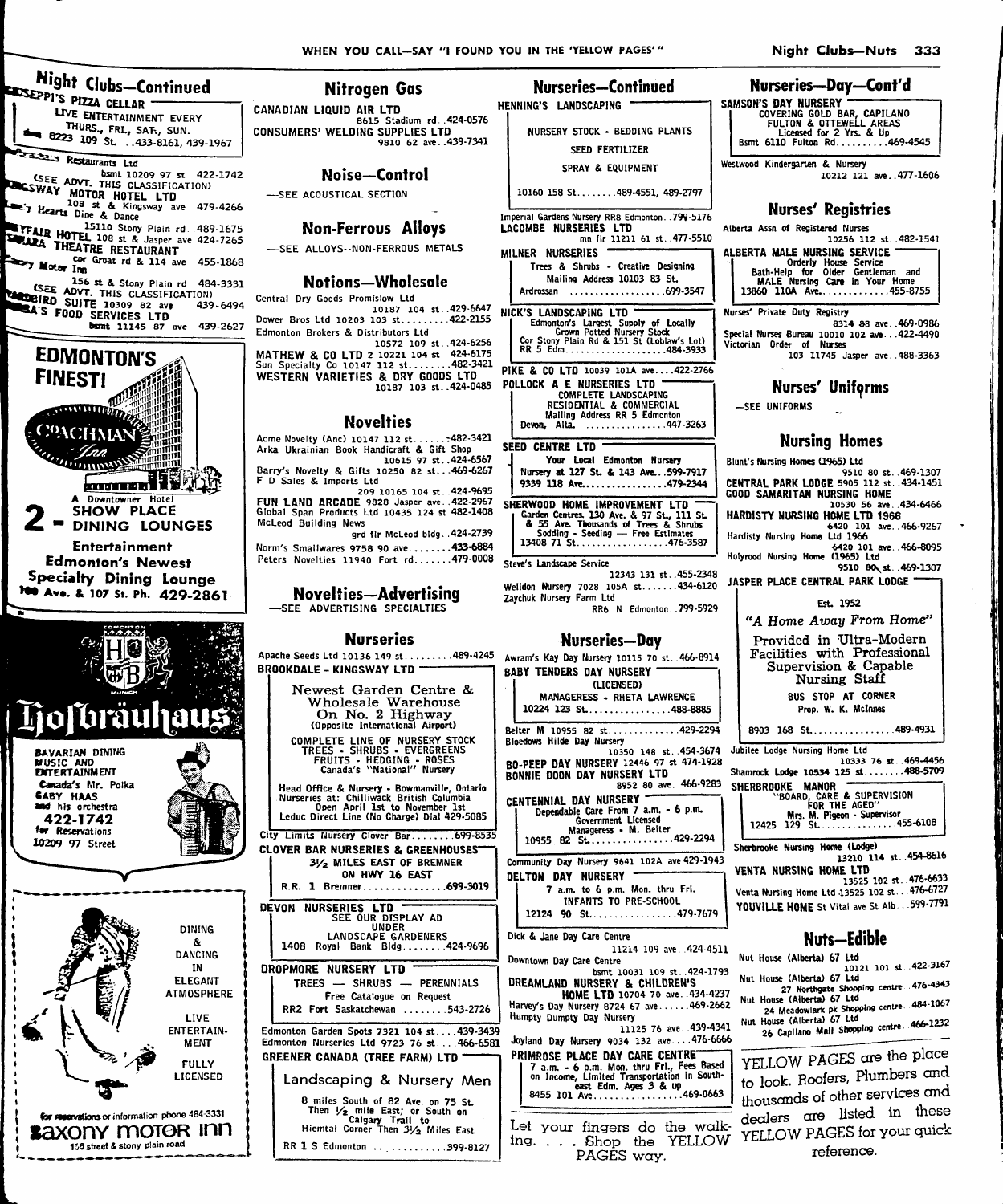334 Nuts-Office

**EDMONTON CLASSIFIED TELEPHONE DIRECTORY** 



constantly at your service.

and money.

**TAINNA TAIREAN TAINT T**